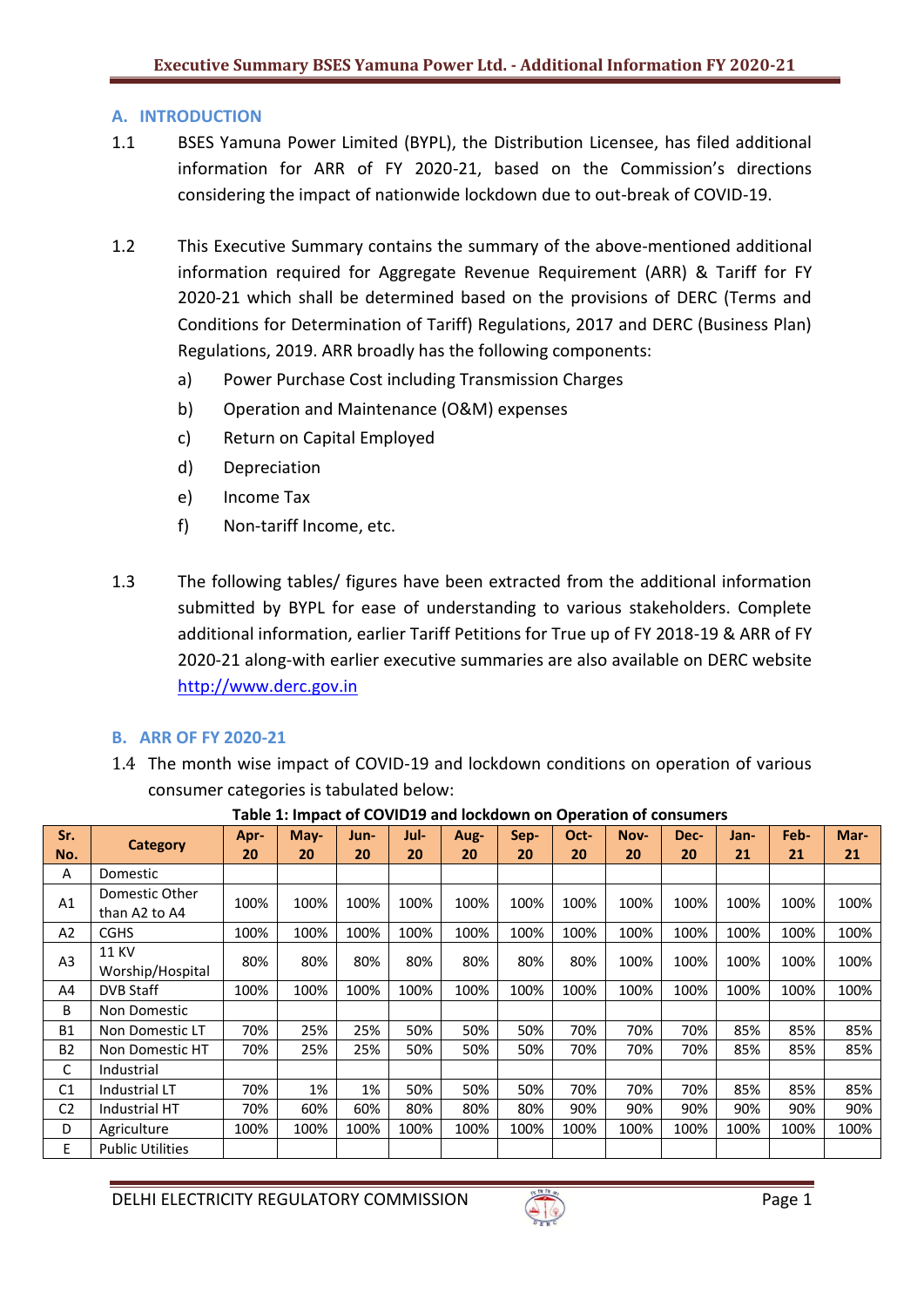### **Executive Summary BSES Yamuna Power Ltd. - Additional Information FY 2020-21**

| Sr.                                 |                                     | Apr- | May- | Jun- | Jul- | Aug- | Sep- | Oct- | Nov- | Dec- | Jan- | Feb- | Mar- |
|-------------------------------------|-------------------------------------|------|------|------|------|------|------|------|------|------|------|------|------|
| No.                                 | <b>Category</b>                     | 20   | 20   | 20   | 20   | 20   | 20   | 20   | 20   | 20   | 21   | 21   | 21   |
| E1                                  | <b>Public Lighting</b>              | 100% | 100% | 100% | 100% | 100% | 100% | 100% | 100% | 100% | 100% | 100% | 100% |
| E <sub>2</sub>                      | DJB <sub>LT</sub>                   | 100% | 100% | 100% | 100% | 100% | 100% | 100% | 100% | 100% | 100% | 100% | 100% |
| E <sub>3</sub>                      | DJB HT                              | 100% | 100% | 100% | 100% | 100% | 100% | 100% | 100% | 100% | 100% | 100% | 100% |
| E <sub>4</sub>                      | <b>DMRC</b>                         | 75%  | 1%   | 1%   | 1%   | 50%  | 50%  | 70%  | 70%  | 70%  | 100% | 100% | 100% |
|                                     | Temporary Supply                    | 75%  | 30%  | 30%  | 75%  | 75%  | 75%  | 75%  | 75%  | 75%  | 100% | 100% | 100% |
| G                                   | Advertisement &<br><b>Hoardings</b> | 75%  | 75%  | 75%  | 75%  | 75%  | 75%  | 75%  | 75%  | 75%  | 75%  | 75%  | 75%  |
| H                                   | E Vehicle                           | 50%  | 0%   | 0%   | 50%  | 50%  | 50%  | 100% | 100% | 100% | 100% | 100% | 100% |
| 0.25 % of Sales<br>Self-Consumption |                                     |      |      |      |      |      |      |      |      |      |      |      |      |
|                                     | Enforcement                         | 0%   | 0%   | 0%   | 50%  | 50%  | 50%  | 75%  | 75%  | 75%  | 100% | 100% | 100% |

# 1.5 BYPL has projected the energy sales and revenue for FY 2020-21 as follows:

|     | Table 2: Estimated Energy Sales and Revenue for FY 2020-21 |              |                |                |                          |                          |                |  |  |  |
|-----|------------------------------------------------------------|--------------|----------------|----------------|--------------------------|--------------------------|----------------|--|--|--|
| Sr. | <b>Category</b>                                            | <b>Sales</b> | <b>Fixed</b>   | <b>Energy</b>  | <b>Other</b>             | <b>PPAC</b>              | <b>Total</b>   |  |  |  |
| No. |                                                            | (MU)         | <b>Charges</b> | <b>Charges</b> | <b>Charges</b>           |                          | <b>Revenue</b> |  |  |  |
| 1.  | Domestic                                                   | 4216         | 186            | 1729           | (2)                      | 61                       | 1975           |  |  |  |
| 2.  | Non-Domestic                                               | 972          | 483            | 824            | (5)                      | 29                       | 1331           |  |  |  |
| 3.  | Industrial                                                 | 236          | 64             | 190            | (2)                      | 5                        | 258            |  |  |  |
| 4.  | Agriculture                                                | 0            | $\Omega$       | $\Omega$       | $\overline{\phantom{a}}$ | $\Omega$                 | 0              |  |  |  |
| 5.  | Public Utilities*                                          | 287          | 58             | 197            | (4)                      | 6                        | 256            |  |  |  |
| 6.  | <b>Temporary Supply</b>                                    | 40           |                | 44             |                          | $\mathbf{1}$             | 45             |  |  |  |
| 7.  | Advertisements and<br>Hoardings                            | $\Omega$     | $\Omega$       | 0              |                          | $\mathbf{0}$             | O              |  |  |  |
| 8.  | E-Vehicle                                                  | 13           |                | 6              |                          | 0                        | 6              |  |  |  |
| 9.  | Own Consumption                                            | 14           |                |                |                          | $\overline{\phantom{a}}$ |                |  |  |  |
| 10. | Enforcement                                                | 7            |                | 10             | $\overline{\phantom{a}}$ | $\Omega$                 | 10             |  |  |  |
| 11. | Others                                                     | $\mathbf 0$  |                |                |                          | $\overline{\phantom{a}}$ |                |  |  |  |
| 12. | <b>Grand Total</b>                                         | 5786         | 792            | 3000           | (13)                     | 102                      | 3881           |  |  |  |

*\* Public Utilities include Public Lighting, DJB (11kV), DJB (LT), Railway Traction & DMRC.*

1.6 Based on the sales projected for FY 2020-21 and Distribution loss as specified for FY 2020-21 in *DERC Business Plan Regulations, 2019*, the energy requirement has been estimated by BYPL as follows:

| Sr. No. | <b>Particulars</b>        | Unit | <b>Quantity</b> |
|---------|---------------------------|------|-----------------|
| А       | Energy sales              | MU   | 5786            |
| B       | <b>Distribution Loss</b>  | %    | 9.23%*          |
|         | <b>Energy Requirement</b> | MU   | 6358            |
|         | <b>Distribution Loss</b>  | MU   | -572            |

**Table 3: Energy Requirement for FY 2020-21**

*\*However, Distribution Loss is taken as 9.00% for the computation of revised ARR projections.*

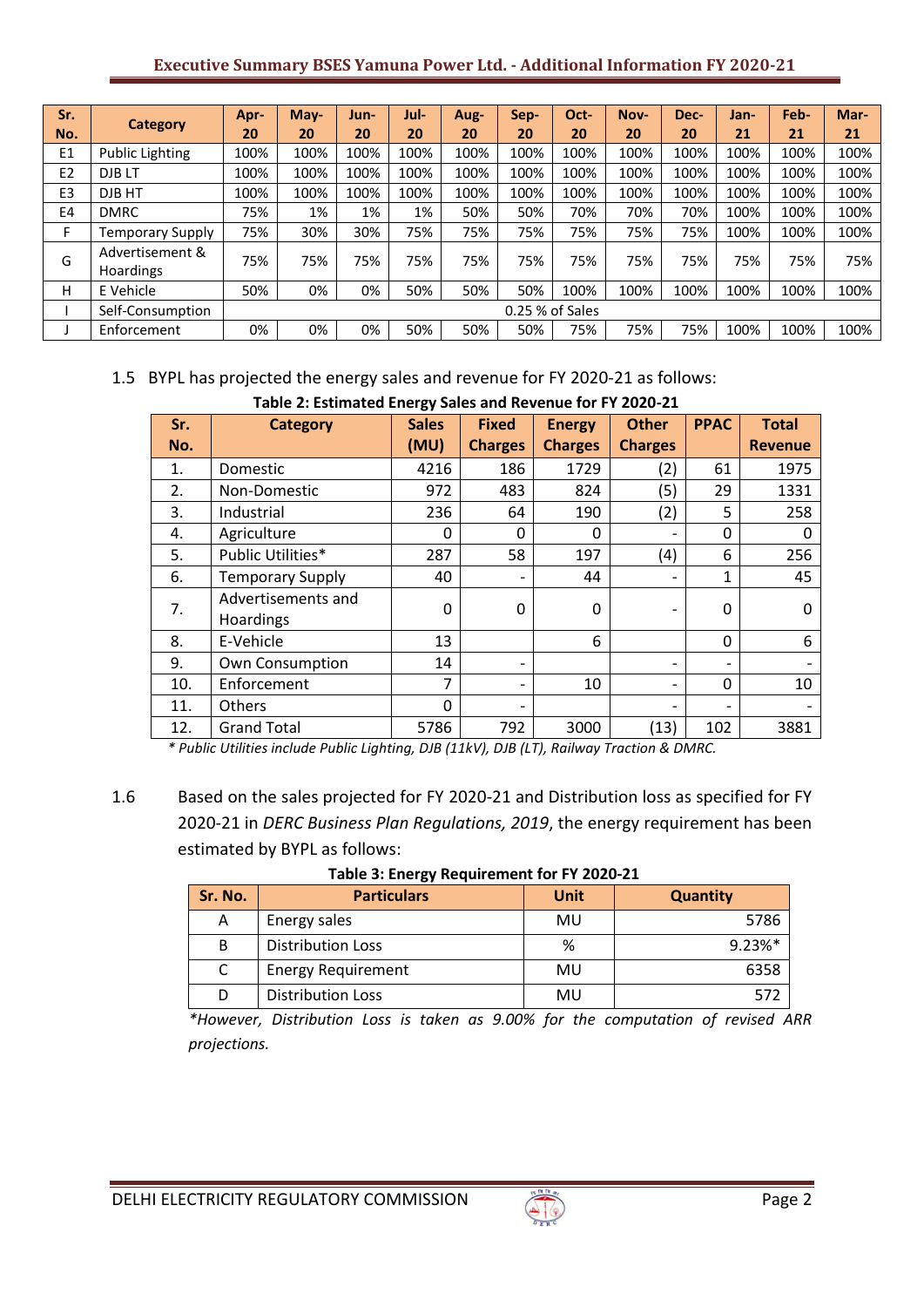1.7 The Power Purchase costs from various sources including from short term sources have been summarized as follows:

| Sr. No. | <b>Source</b>                                                 | <b>Quantity</b> | <b>Amount</b> | <b>Average</b><br><b>Cost</b> |
|---------|---------------------------------------------------------------|-----------------|---------------|-------------------------------|
|         |                                                               | (MU)            | (Rs. Cr.)     | (Ks./kWh)                     |
| A       | Power Purchase from CSGS                                      | 7047            | 2341          | 3.32                          |
| B       | Inter-State Loss & Charges                                    | 212             | 409           |                               |
| C       | Power Available at Delhi Periphery                            | 6836            | 2750          | 4.02                          |
| D       | Power Purchase from SGS                                       | 923             | 674           | 7.30                          |
| E       | Intra-State Losses & Charges including<br><b>SLDC Charges</b> | 71              | 215           |                               |
| F       | Shortfall to be met at DISCOM Periphery                       | 141             | 57            | 4.06                          |
| G       | Total Power available to DISCOM                               | 7828            | 3696          | 4.72                          |
|         | Sales                                                         | 5786            |               |                               |
| J       | <b>Distribution Loss</b>                                      | 572             |               |                               |
| К       | Less: Normative rebate                                        |                 | 0*            |                               |
| L       | Required power for the DISCOM                                 | 6358            | 3343          | 5.26                          |
| M       | <b>Total Sale of Surplus Power</b>                            | 1470            | 353           | 2.40                          |

**Table 4: Total Power Purchase Cost for FY 2020-21**

 *\* Not considered in view of changed circumstances due to COVID--19.* 

# 1.8 BYPL has computed the normative O&M expenses for FY 2020-21 as follows:

**Table 5: O&M Expenses during FY 2020-21**

| Sr. | <b>Assets/lines</b>       | Avg.            | <b>Units</b>      | <b>Norms</b> | <b>Amount</b> |
|-----|---------------------------|-----------------|-------------------|--------------|---------------|
| No. |                           | <b>Quantity</b> |                   |              | (Rs. Cr.)     |
| 1   | 66 kV lines               | 245             | Rs. Lakh/ Ckt. Km |              | 12            |
| 2   | 33 kV lines               | 435             |                   | 4.857        | 21            |
| 3   | 11 kV lines               | 2970            | Rs. Lakh/ Ckt. Km | 2.036        | 60            |
| 4   | LT lines system           | 5611            | Rs. Lakh/ Ckt. Km | 9.173        | 515           |
| 5   | 66/11 kV grid sub-station | 1915            | Rs. Lakh/ Ckt. Km |              | 22            |
| 6   | 33/11 kV grid sub-station | 2087            |                   | 1.157        | 24            |
| 7   | 11/0.415 kV DT            | 3550            | Rs. Lakh/ Ckt. Km | 2.534        | 90            |
| 8   | <b>Total</b>              |                 |                   |              | 744           |

# 1.9 In terms of Regulation 11(9) of the Tariff Regulations, 2017 BYPL has submitted the additional O&M expenses estimated during FY 2020 -21 at Rs. 70 Cr.

# **Table 6: Additional O&M Expenses during FY 2020-21 (Rs. Cr.)**

| Sr. No. | <b>Particulars</b>                                   | FY 2020-21 |
|---------|------------------------------------------------------|------------|
| 1.      | Legal Expenses                                       |            |
| 2.      | Expenses for raising loan                            |            |
| 3.      | Loss on sale of retired assets                       |            |
| 4.      | <b>Expenses due to Force Majeure Conditions</b>      |            |
| 5.      | Interest on Additional Working Capital Requirement   | ЗС         |
| 6.      | Additional Expenses beyond the control of Petitioner |            |

DELHI ELECTRICITY REGULATORY COMMISSION Page 3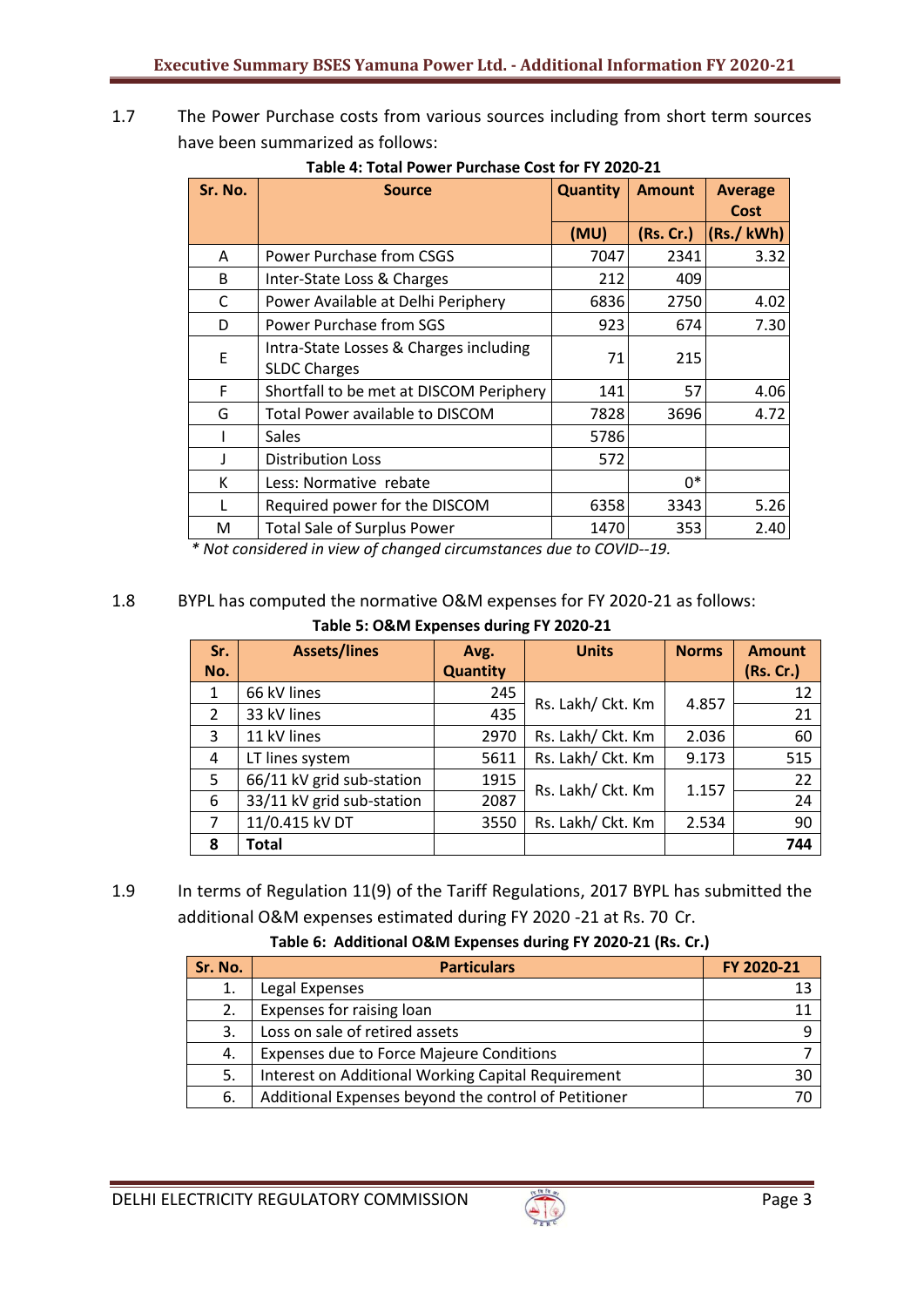- 1.10 The Petitioner has considered the gross capitalisation of Rs. 408 Crore (including consumer contribution for deposit works) during FY 2020-21 as approved by the Commission.
- 1.11 BYPL has computed the depreciation as follows:

# **Table 7: Computation of rate of Depreciation for FY 2020-21 (Rs Cr)**

| Sr. No. | <b>Particulars</b>                                             | <b>Amount</b> |
|---------|----------------------------------------------------------------|---------------|
| 1       | Opening GFA for FY 2018-19 as per Audited Accounts             | 3399          |
| 2       | Closing GFA for FY 2018-19 as per Audited Accounts             | 3714          |
| 3       | Average GFA as per Books of Accounts                           | 3557          |
| 4       | Revised depreciation computed based on Tariff Regulations 2017 | 183           |
| 5       | Average rate of depreciation (%)                               | 5.13%         |

### 1.12 The depreciation for FY 2020-21 is calculated as follows:

### **Table 8: Depreciation for FY 2020-21 (Rs. Cr.)**

| Sr. No. | <b>Particulars</b>                            | <b>Amount</b> |
|---------|-----------------------------------------------|---------------|
| A       | Opening GFA for FY 2019-20                    | 3744          |
| B       | Addition during FY 2019-20                    | 413           |
| C       | Opening GFA for FY 2020-21                    | 4157          |
| E       | Additions during the year                     | 408           |
| F       | Closing GFA                                   | 4565          |
| G       | Average GFA                                   | 4361          |
| н       | Less: Average Consumer Contribution           | 336           |
|         | Average GFA net of CC                         | 4025          |
| J       | Average rate of depreciation                  | 5.13%         |
| к       | Depreciation for FY 2020-21                   | 207           |
|         | Opening Accumulated Depreciation for FY 20-21 | 1516          |
| M       | Closing Accumulated Depreciation for FY 20-21 | 1723          |

#### 1.13 BYPL has computed RoCE for FY 2020-21 as follows:

#### **Table 9: RoCE for FY 2020-21 (Rs. Cr.)**

| Sr. No. | <b>Particulars</b> | <b>Submission</b> |
|---------|--------------------|-------------------|
| A       | <b>WACC</b>        | 15.92%            |
| B       | RRB (i)            | 2879              |
|         | RoCE               | 458               |

1.14 BYPL has considered the Non-Tariff Income during FY 2020-21 as Rs. 86 Crore.

#### 1.15 The summary of revised ARR for FY 2020-21 as submitted by BYPL is as follows:

#### **Table 10: Aggregate Revenue Requirement for FY 2020-21 (Rs. Cr.)**

| Sr. No. | <b>Particulars</b>                                 | Amount |
|---------|----------------------------------------------------|--------|
|         | Power Purchase Cost including Transmission Charges | 3343   |
|         | O&M Expenses                                       | 744    |